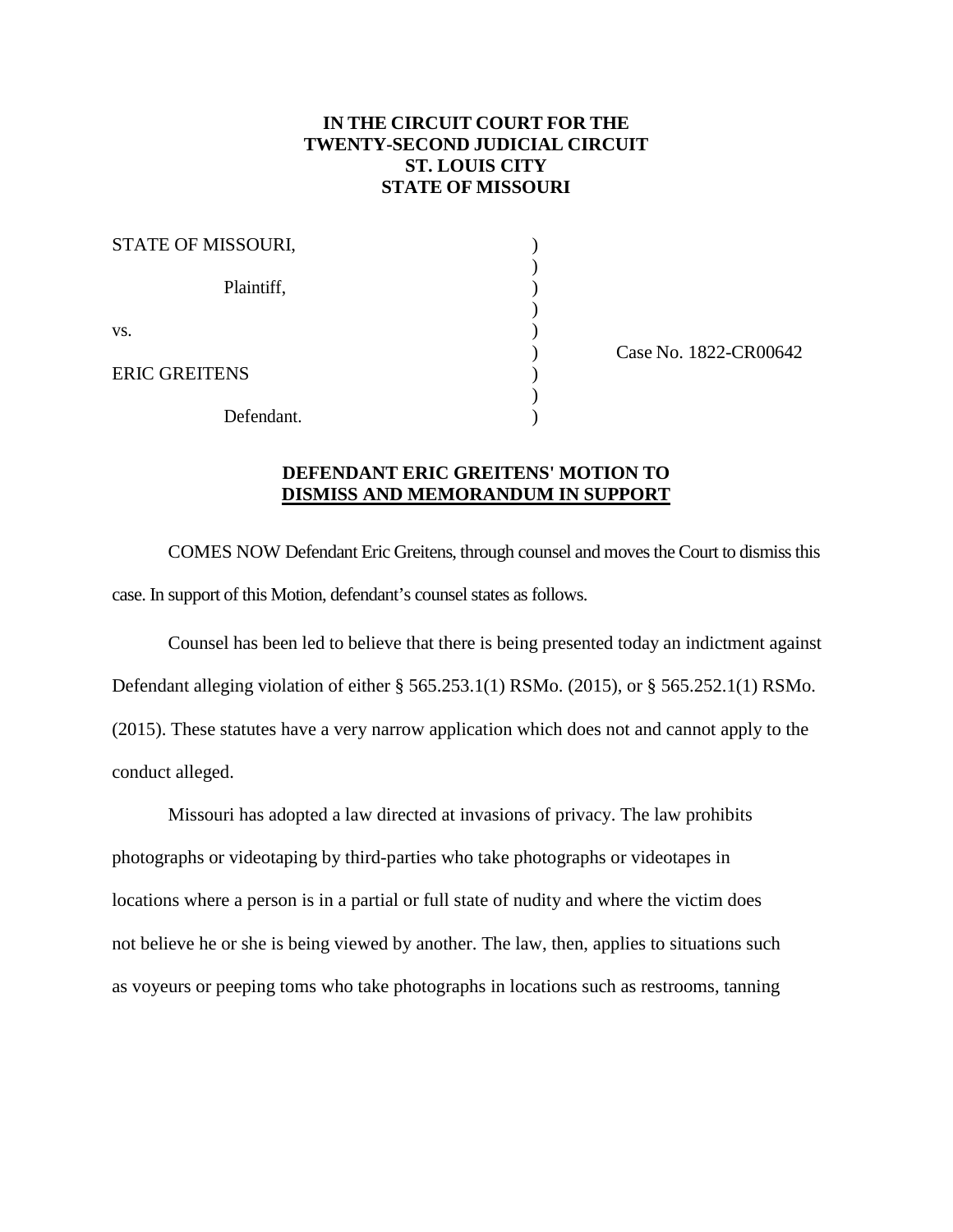beds, locker rooms, changing rooms, and bedrooms. The law does not apply to the participants in sexual activity.<sup>[1](#page-1-0)</sup>

No appellate case law exists approving criminal convictions where individuals involved were jointly participating in sexual activity. Nor has case law ever affirmed a conviction where the "victim" was in the home of the other person to engage in private sexual activity with that other person. The background behind the adoption of the statute and its text make clear that it does not apply to the actual participants in joint sexual activity. Any effort to apply it to a situation between two people engaged in consensual sexual activity would be unprecedented, improper, and permit the criminalization of routine activity between consenting adults. It would also be open to abuse by vindictive third-parties.

#### **A. The Statutory Text**

Section 565.252.1 states:

 $\overline{a}$ 

A person commits the crime of invasion of privacy in the first degree if such person:

(1) Knowingly photographs or films another person, without the person's knowledge and consent, while the person being photographed or filmed is in a state of full or partial nudity and is **in a place where one would have a reasonable expectation of privacy**, and the person subsequently distributes the photograph or film to another or transmits the image contained in the photograph or film in a manner that allows access to that image via a computer

Ex. A, § 565.252.1(1) RSMo. (2015) (emphasis added). Similarly, Section 565.253.1 states:

"A person commits the crime of invasion of privacy in the second degree if:

<span id="page-1-0"></span> $<sup>1</sup>$  The law requires a lack of consent and full or partial nudity. This memorandum does not address those elements,</sup> although any defendant would prevail in the absence of proof of those elements. Those elements are not discussed herein because the sole focus of this memorandum is the expectation of privacy element.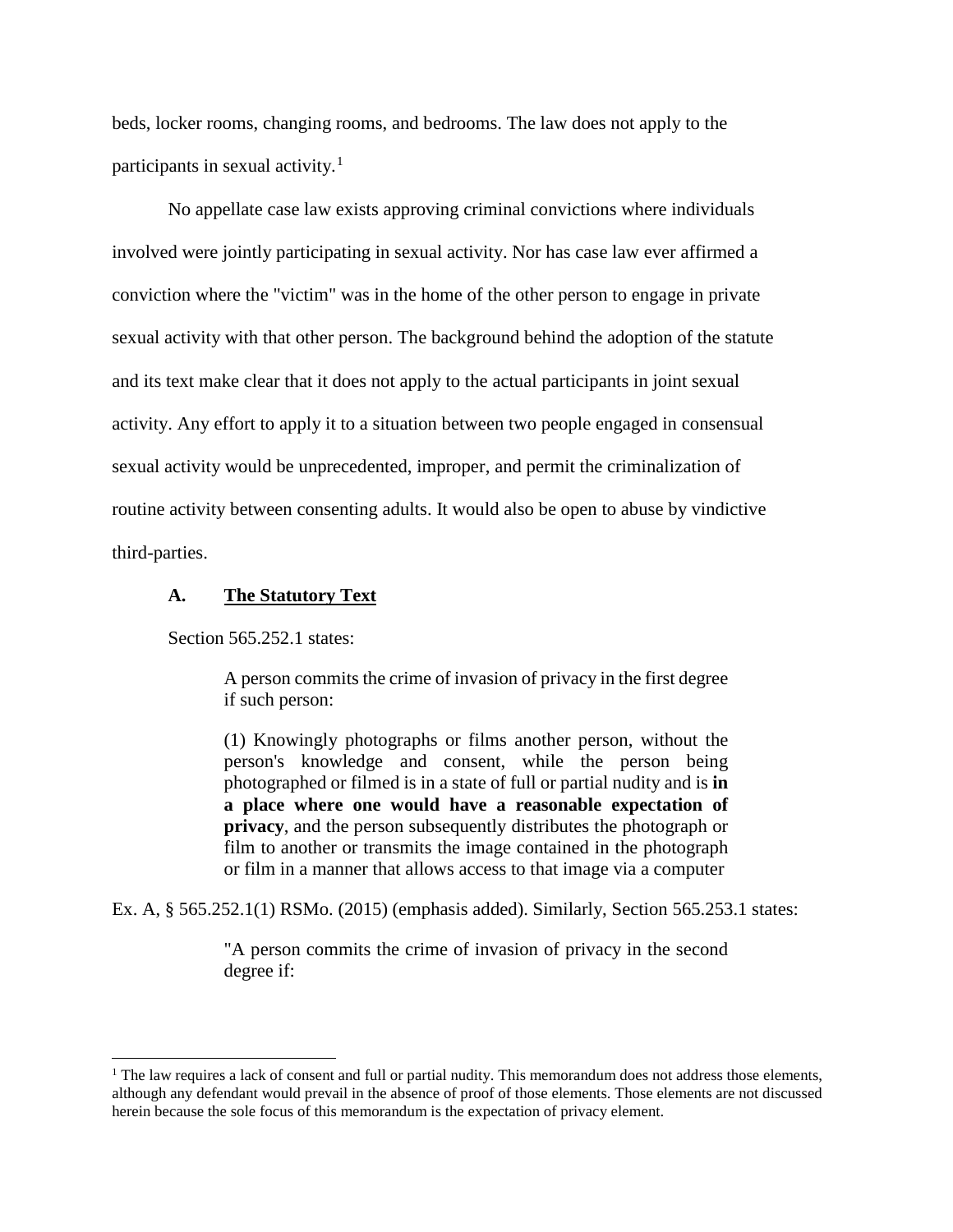(1) Such person knowingly views, photographs or films another person, without that person's knowledge and consent, while the person being viewed, photographed or filmed is in a state of full or partial nudity and is **in a place where one would have a reasonable expectation of privacy** …"

Ex. A-1, § 565.253.1(1) RSMo. (2015) (emphasis added).

The above emphasized text, "place where a person would have a reasonable expectation of privacy," is defined as "**any place where a reasonable person would believe that a person could disrobe in privacy, without being concerned that the person's undressing was being viewed, photographed or filmed by another."** Ex. B, § 565.250(3) RSMo. (2015), (emphasis added).<sup>[2](#page-2-0)</sup> Regardless of the relationship between the parties (the impact of which is discussed in the following section), one cannot have an expectation of privacy in a common area of another person's home. In such a place there is an obvious expectation that one would be viewed by the person she is visiting, or even recorded on devices used for routine security. Not surprisingly, the statute does not criminalize such conduct.

## **B. The Statute Does Not Apply to Participants in Sexual Activity**

Any attempt to apply this statute to prosecute a participant in sexual activity would be without precedent in reported Missouri legal decisions. It would be a complete overreach to attempt to apply the statute to a participant in sexual activity, and no decision in any Missouri appellate court has ever approved such a use of the statute.  $3$ 

 $\overline{a}$ 

<span id="page-2-0"></span><sup>&</sup>lt;sup>2</sup> The invasion of privacy law was amended in 2014, effective January 1, 2017. As part of the amendment, § 565.253 was repealed and its substance was combined with § 565.252 and § 565.250 was repealed and its definitions were moved to § 565.002. The amendments related to invasion of privacy were not substantive and further support the idea that no crime is committed when a photograph of a person who knows he or she is being viewed by the photographer.

<span id="page-2-1"></span><sup>&</sup>lt;sup>3</sup> The only reported decision affirming a conviction under this section of the statute involved an adult placing cameras in the bathroom of a home to videotape minors who were using the bathroom. State v. Browning, 357 S.W.3d 229 (Mo. App. 2012).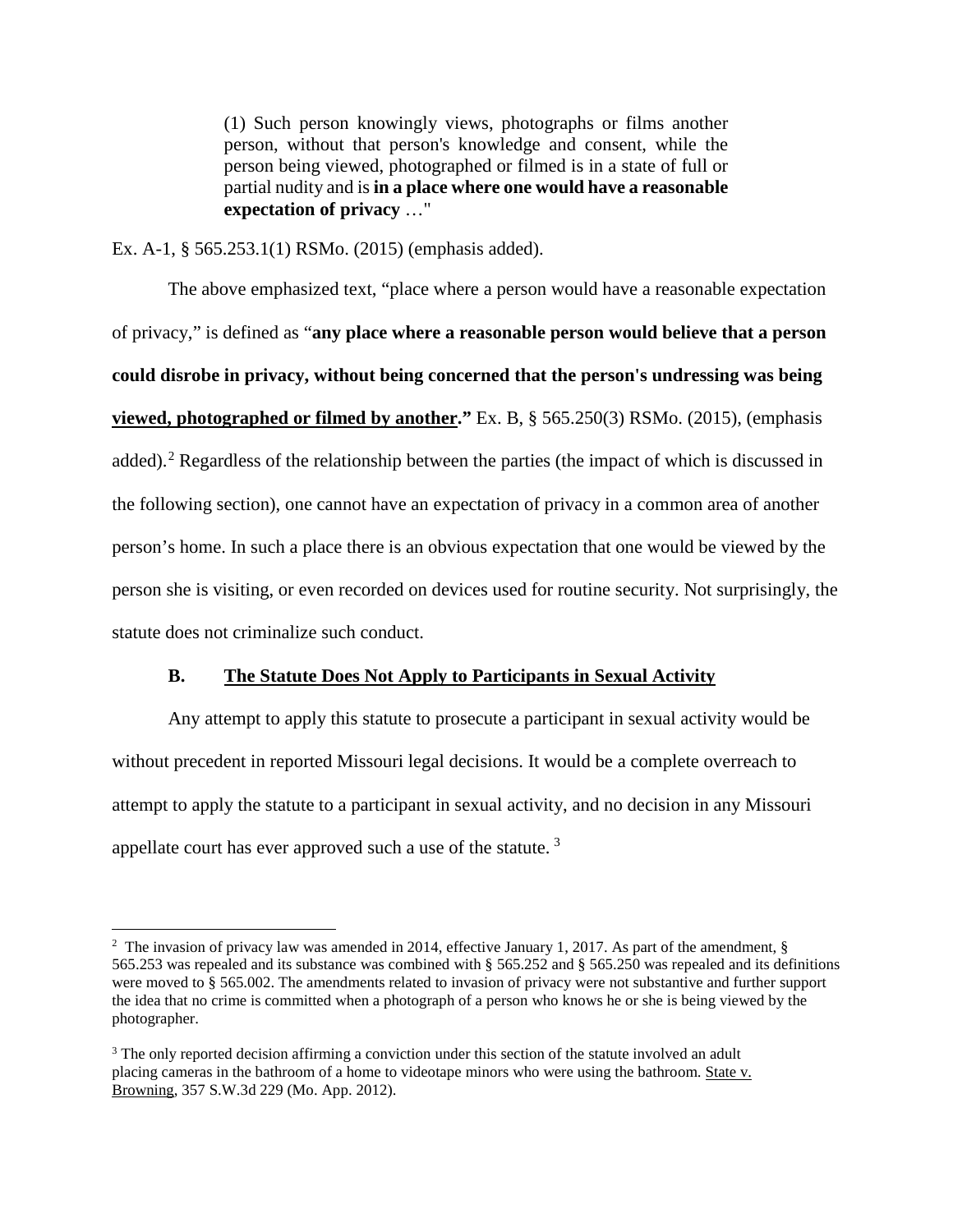### **1. The Clear Statutory Text**

When a person engages in sexual activity with another, there is no possible argument that either participant could be "without … concern[] that the person's undressing was being viewed" by another person. The whole point of the sexual activity is to be viewed by the other person and to jointly participate in private activity. Thus, the statute, by its terms, does not apply to a situation where the photographed party knows he or she is being viewed by his or her partner who takes the photograph. The Missouri General Assembly made this clear when it required that the "victim" reasonably believe that he or she was not being "viewed" by another person. There is no definition of "reasonable expectation of privacy" that would apply where the person is aware of being viewed by the other person but is not aware of the photograph. This limitation makes sense because of the potential for abuse and overreach that is obvious if a person could attempt to assert years later that a photograph was taken without consent even when the circumstances of the photograph (or the photograph itself) would clearly show no crime took place.

The statute clearly criminalizes only photographing or videotaping where a person does not believe he or she is being viewed by another. Thus, the statute clearly applies to prohibit wrongful conduct of the type where a person sets up cameras in restrooms, locker rooms, or dressing rooms or is photographing or filming a person from outside a private home and does not believe he or she is being viewed. But there is no doubt that for the provision at issue to apply the "victim" must not believe that he or she is being viewed by another person.

### **2. The Clear Purpose of the Statute is to Apply to Third Parties**

Missouri's invasion of privacy law was originally passed in 1995 to "fill[] a void in Missouri law in that no statute **covers the nonconsensual viewing of another person** who is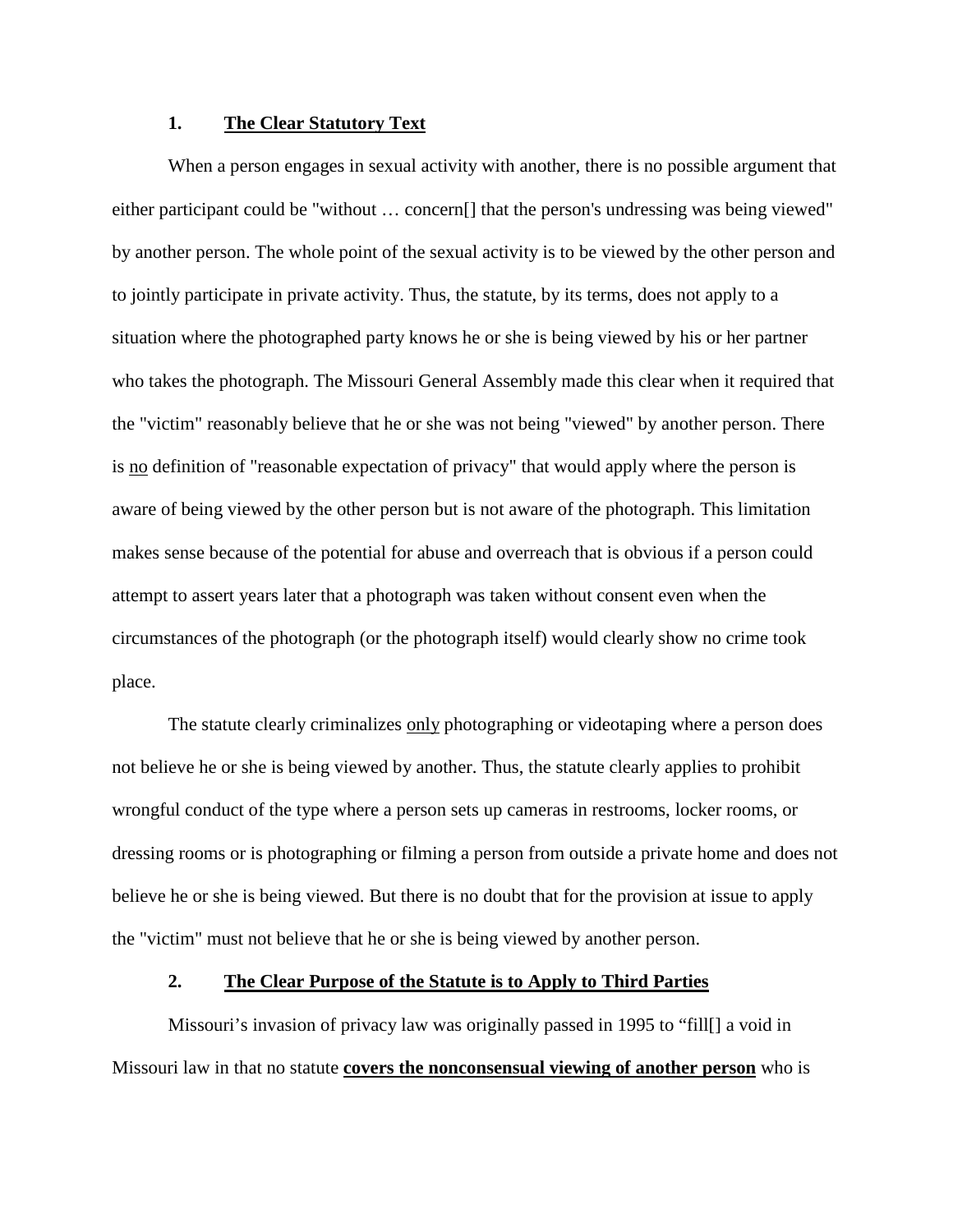nude or partially nude in an area that is reasonably believed to be private." Ex. C, Committee Bill Summary, H.B. 160 (1995), Invasion of Privacy, available at

https://house.mo.gov/content.aspx?info=/bills95/bills95/HB160.htm (last visited Feb. 18, 2018). Thus, the law, from the very beginning, has been directed at the activities of people (peeping toms and voyeurs) of whom the victim is not aware.

According to the 1995 House Committee Bill Summary for HB 160, "[t]he 'Tanning Bed' cases in Buffalo, Missouri, were cited as glaring examples of this legal loophole" that the invasion of privacy law was intended to fix. Id. In 1994, a prosecutor in Buffalo, Missouri discovered a camera at a tanning salon where his wife was using a tanning bed. Ex. D, Jerry Nachtigal, Tanning Salon Owner Charged in Secret Nude Videotaping, Associated Press, July 18, 1994, available at http://www.apnewsarchive.com/1994/Tanning-Salon-Owner-Charged-in-Secret-Nude-Videotaping/id-bac9025d540b94e9f4d20600228f6d7f, (last visited Feb. 18, 2018). The Attorney General at the time said that charges were not immediately filed because Missouri had no law against secret videotaping. Id. The tanning salon owner was eventually charged under the state's child abuse statute when it was discovered that ten of the victims were under the age of 18. Id. Thus, from the very beginning, the statute has been directed at third-parties and not those who are engaged in face-to-face consensual sexual activities.

However, the statute, as originally drafted, inadvertently criminalized broader conduct. It initially defined the "place where a person would have a reasonable expectation of privacy" as "any place where a reasonable person would believe that he could disrobe in privacy, without being concerned that his undressing was being photographed or filmed by another." Ex. E, § 565.250 RSMo. (1996) (emphasis added noting the lack of 'viewed'). Thus, the law as initially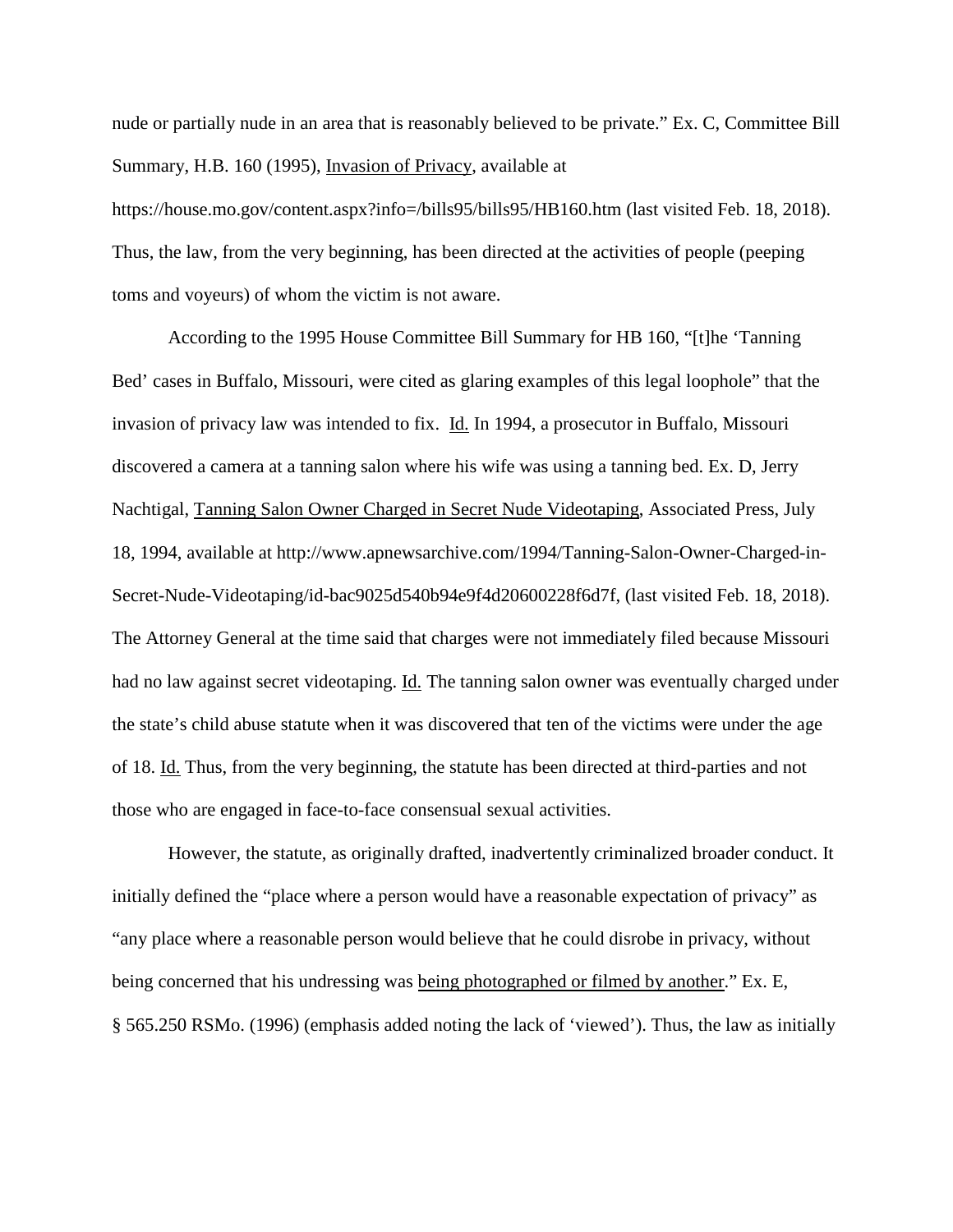drafted appeared to have accidentally criminalized photographs and filming even between two participants in sexual activity.

Almost immediately, the law was amended to fix this error. In 1997, the law was changed to explain "that a place where a person has a reasonable expectation of privacy is any place a reasonable person would believe that he or she could disrobe in privacy, without being viewed, photographed, or filmed by another." Ex. F, Introduced Bill Summary, H.B. 300 (1997), Places of Privacy, available at https://house.mo.gov/content.aspx?info=/bills97/bills97/HB300.htm (last visited Feb. 18, 2018). This clarification was accomplished by **"modif[ying] the definition of 'place where a person would have a reasonable expectation of privacy' by adding to what a reasonable person would believe about such a place that he or she was not being viewed by another person."** Ex. F, Truly Agreed Bill Summary, H.B. 300 (1997), Invasion of Privacy (emphasis added); see also Ex. G, § 565.250 RSMo. (1998). This amendment, then, makes clear that the law is directed at third-party voyeurs filming or photographing people in places like restrooms, hotel rooms, changing rooms, locker rooms, and bedrooms.

If this statute were intended to apply to photographing by a person actively participating in sexual activity, there would have been no reason to amend the statute to make clear that the photographed person needed to "believe … that he or she was not being viewed by another person." Ex. F, Truly Agreed Bill Summary. There is no serious argument to be made that this statute applies where the photographed person was participating in sexual activity in the common areas of another person's home and a photograph was taken by the other participant. The law has never been so applied in any reported case in the more than 20 years it has been in force.

The interpretation described above is consistent with the long-held view of the purpose of the statute as being directed at voyeurs. See, e.g., Ex H, Morley Swingle & Kevin M. Zoellner,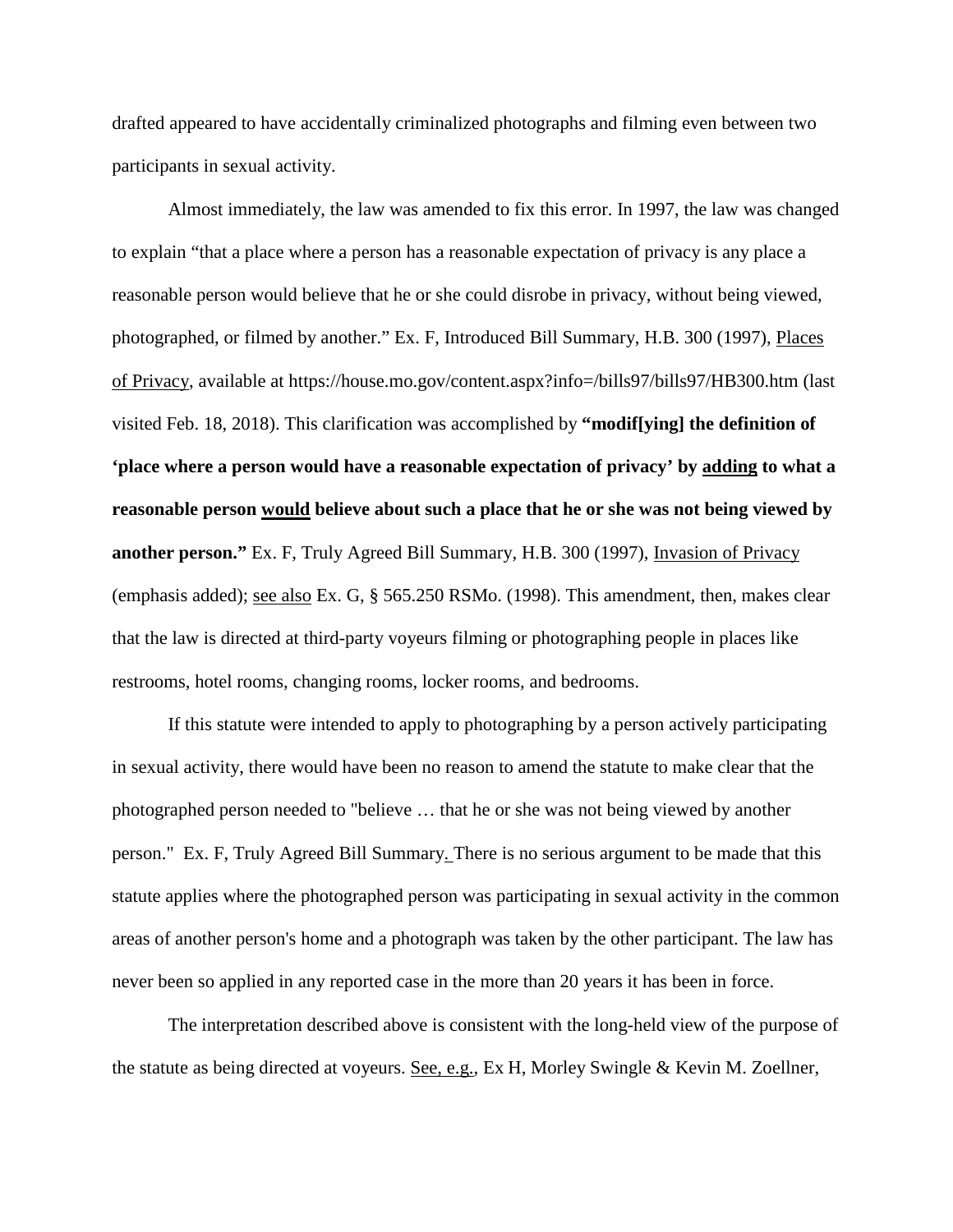Criminalizing Invasion of Privacy: Taking A Big Stick to Peeping Toms, 52 J. Mo. B. 345 (1996) (describing the statute as directed at "peeping toms" and "voyeurs."). The authorities that have considered the statute also interpret it as a voyeurism statute and not one designed to apply between consenting adults engaged in sexual behavior. See e.g., Ex. I, National District Attorney's Association, Voyeurism Compilation (Updated July 2010), available at http://www.ndaa.org/pdf/Voyeurism%202010.pdf (last visited Feb. 18, 2018); Ex. J, Clay Calvert, et al., Video Voyeurism, Privacy, And the Internet: Exposing Peeping Toms in Cyberspace, 18 Cardozo Arts & Ent. L.J. 469, 535-536 (2000) (describing § 565.252 as directed at peeping toms and voyeurs and observing that the text of Missouri's law does not apply where the victim knows he or she is being viewed by others even if not aware of the photograph).

#### **3. All Doubts are Resolved in Favor of Narrow Interpretations**

The statutory text is clear as discussed above and establishes that the law does not apply to participants in sexual activity. Regardless, any doubt about this issue will be resolved in favor of the interpretation described above. Any court interpreting this statute would determine the legislature's intent from the words used and their plain and ordinary meaning. State v. Power, 281 S.W.3d 843, 846–47 (Mo. App. E.D. 2009) (citing State v. Myers, 248 S.W.3d 19, 26 (Mo. App. E.D. 2008)).

If there is any ambiguity in the text, that ambiguity is construed against an expanded interpretation of the statute. Under long-settled Missouri law, "criminal statutes are to be construed strictly; liberally in favor of the defendant, and strictly against the state, both as to the charge and the proof." State v. Dougherty, 358 Mo. 734, 741 (1949). "If a statute is ambiguous, and 'the ambiguity cannot be resolved by resort to other canons of construction, the rule of lenity applies, and the statute must be interpreted in favor of the defendant.'" Turner v. State, 245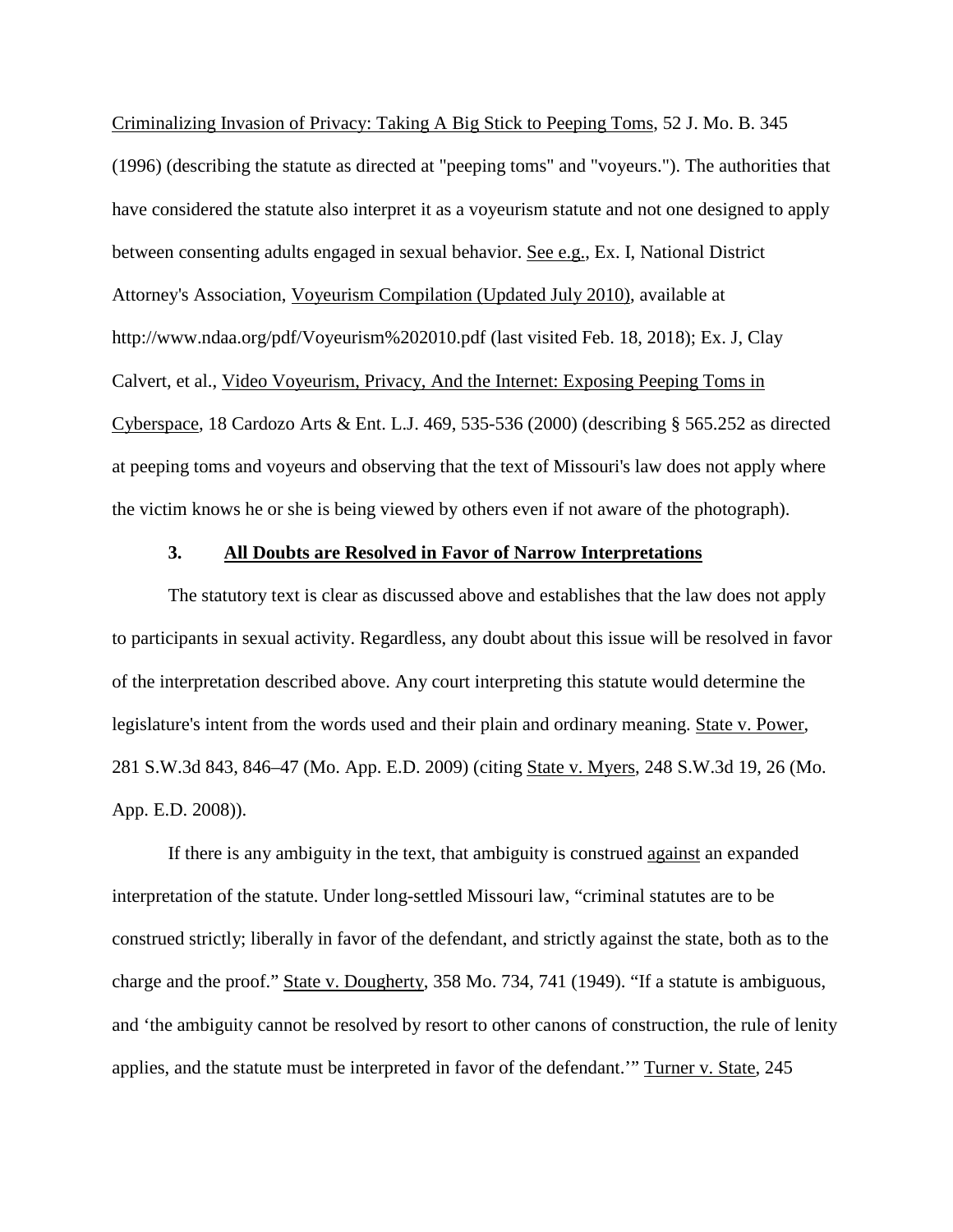S.W.3d 826, 829 (Mo. banc 2008).

Thus, even if there was any doubt about legislative intent, that doubt would be resolved in favor of a narrow interpretation of the statute and would firmly establish that the law does not apply to persons engaged in consensual activity. The Court will interpret the statute to apply to voyeurs and "peeping toms" and not to participants.

#### **4. The General Assembly Took a Different Approach to Non-Private Locations**

Missouri has decided to protect a person from photography in a location where the photographed person knows other people can view them but may not be aware of a photograph being taken. This is the second section of R.S.Mo. 565.253.1, which protects people even when they know they are being viewed. The criminal conduct that is covered in non-private places, however, is narrow and does not apply to a person who has voluntarily participated in sexual activity. This statute limits criminal prosecution to situations where a hidden camera is used to film "under or through the clothing worn by [the] other person." Id. at  $\S 565.253.1(2)$ .

Indeed, in State v. Cerna, 522 SW.3d 373 (Mo. App. 2017), a police officer filmed adolescents while frisking them using a hidden camera. Because some of this filming was in public places (where the victims knew they were being viewed), the defendant was not charged under the provision quoted above and instead had to be charged with a separate provision that prohibited use of concealed cameras to film "under or through the clothing worn by that other person." Id.; see also Ex. A-1, § 565.253.1(2) RSMo. (defining separate crime). Thus, Missouri has well-defined rules and they prohibit any photographs of nudity where a person does not believe they might be viewed and they prohibit secret photographs where a person knows he or she is being viewed, but only if the photograph is taken under or through the clothing.

Accordingly, this case should be dismissed.